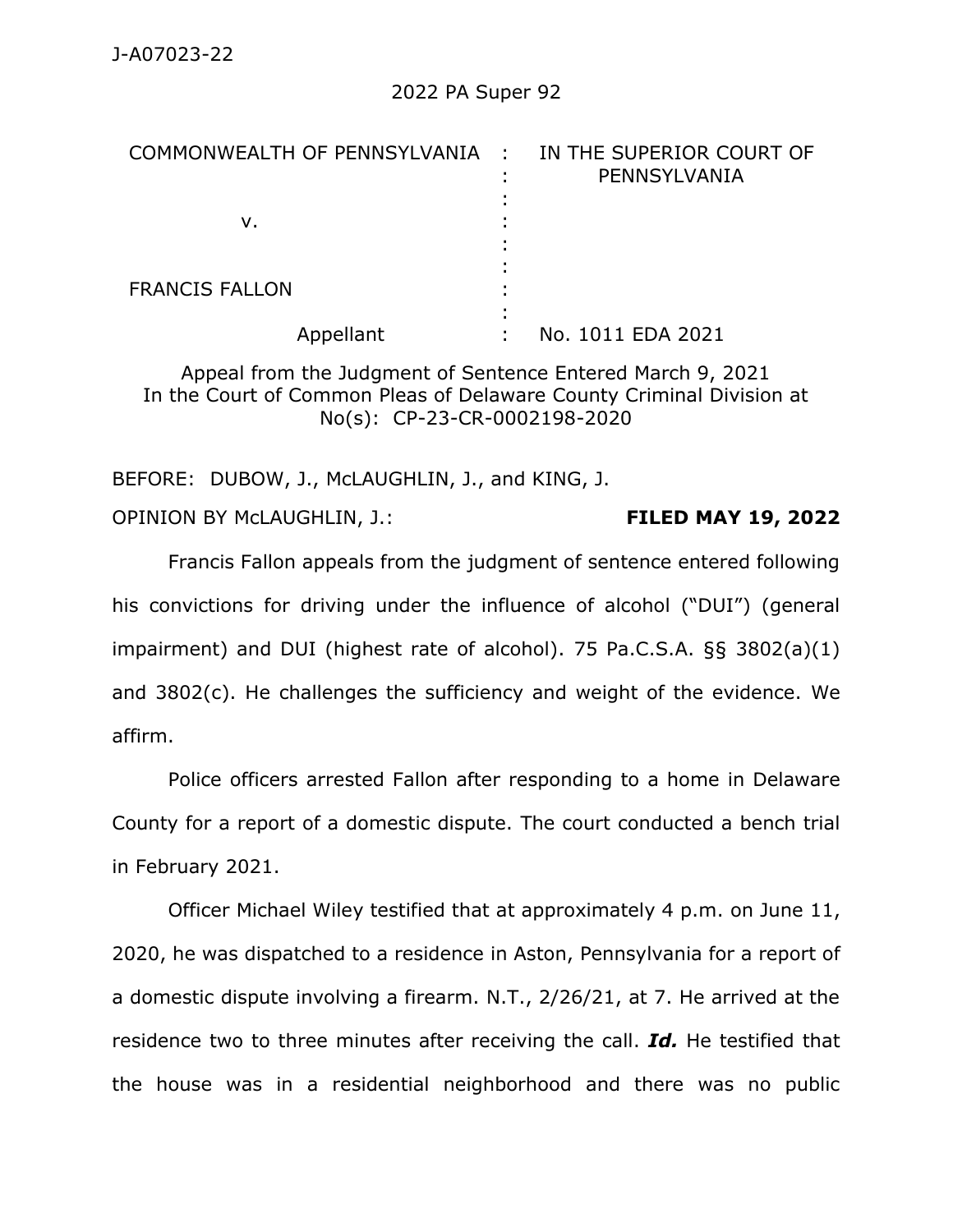transportation in the area. *Id.* at 7 and 10. Officer Wiley testified that Fallon lived with his mother in Malvern at the time, not at the Aston residence. *Id.* at 53-54.

Officer Wiley testified that when he arrived, he saw Fallon seated on the front porch. *Id.* at 10-11. He started speaking with Fallon and "detected a strong odor of an alcoholic beverage emanating from his breath and person." *Id.* at 11. He asked Fallon how he arrived at the residence, and Fallon stated that "he drove his Chevy Colorado to the residence." *Id.* at 14. The officer "asked him how much he had to drink today," and Fallon stated that he had consumed "a six pack." *Id.* The car in the driveway was registered to Fallon. *Id.* at 24.

Officer Wiley knew one of Fallon's adult daughters was at the residence and believed a second daughter also was there. *Id.* at 15. One of the daughters was with Fallon on the porch when Officer Wiley arrived and she "seemed distraught," that is, "[u]pset, sad, kind of like a confus[ed] look on her face." *Id.* at 16. He had a discussion with the daughter and, based on that discussion, he administered field sobriety tests on Fallon. *Id.* at 17-18. Fallon was unable to complete the horizontal gaze nystagmus test ("HGN") test because Fallon moved his head along with his eyes. *Id.* at 20-21. For the walk and turn test, Officer Wiley placed Fallon in the instructional position, where the officer would demonstrate the test and Fallon was to remain in the instructional position until told to start. *Id.* at 21. Officer Wiley testified that Fallon "was unable to remain in the instructional position and was almost

- 2 -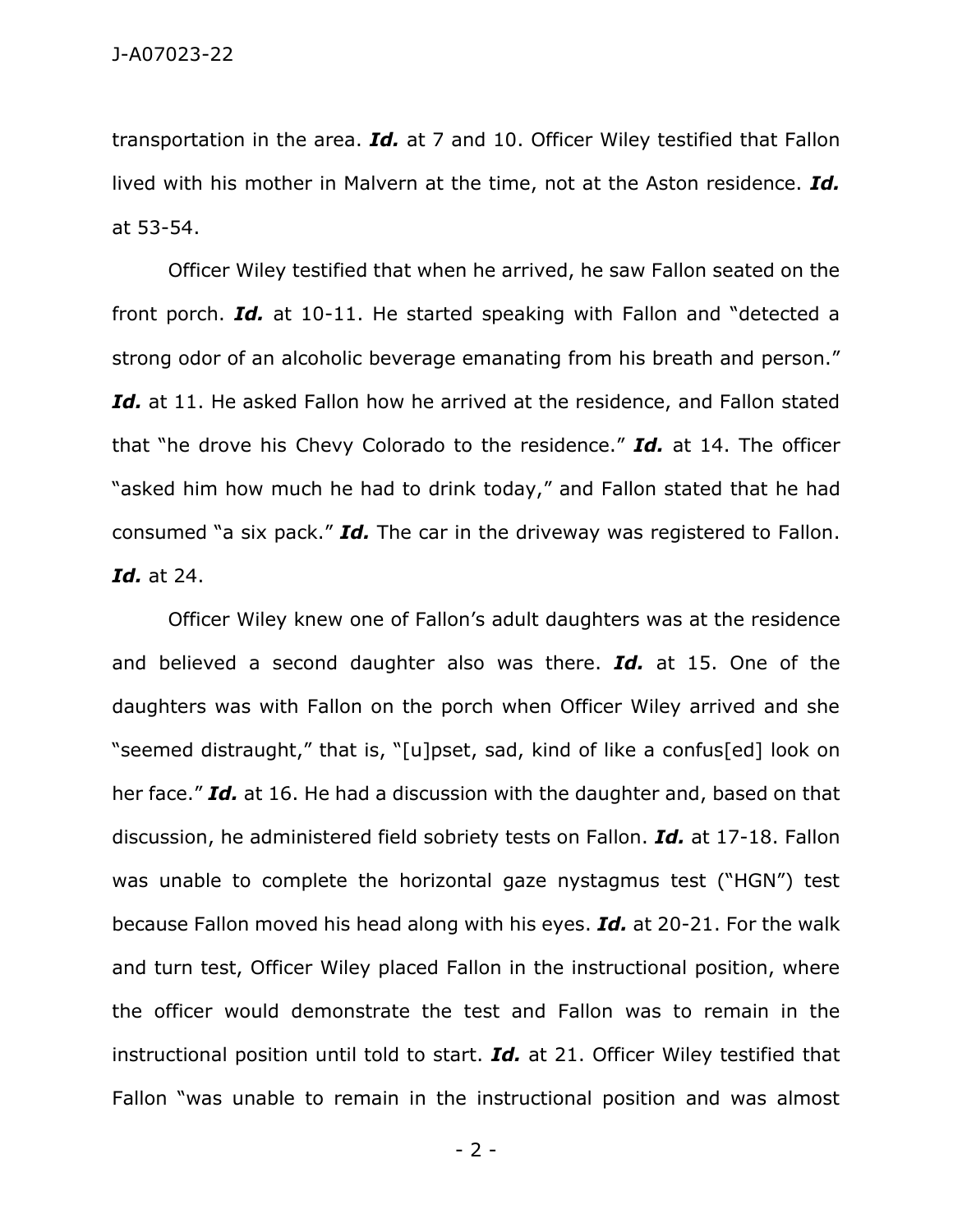falling over," and for Fallon's "safety," the officer "stopped the test." *Id.* Officer Wiley also stopped the one-legged-stand test, again because Fallon was falling over while in the instructional position. *Id.*

Officer Wiley testified that he did not observe any alcoholic beverages in the area outside of the house or inside the vehicle. *Id.* at 22, 35. Based on Officer Wiley's training and 10 years of experience, he believed Fallon was under the influence of alcohol. *Id.* at 35-36. He based this belief on the "odor of alcoholic beverage emanating obviously from his breath and person, his performance of his field sobriety tests or lack thereof, and he was very unsteady on his feet, and the statements that he made." *Id.* at 36.

Officer Wiley took Fallon into custody and searched him incident to arrest. He found car keys, a cell phone, and a wallet. *Id.* The keys were for the car parked in the driveway. *Id.* Officer Wiley checked the hood of the car, and it was warm and the vehicle "appeared to have been driven recently." *Id.*

On cross-examination, Officer Wiley admitted he never saw the vehicle move and that, although registered to Fallon, the address on the registration was the address of the residence in Aston to which the officer had responded. *Id.* at 42. He did not see Fallon in the vehicle or observe the keys in the ignition. *Id.* at 43. He did not feel the hoods of other cars to determine whether they were also hot. *Id.* at 41. Officer Wiley, however, testified he can tell the difference from when a hood is hot because the sun was beating on it and when it is hot because the vehicle was recently driven. He explained that

- 3 -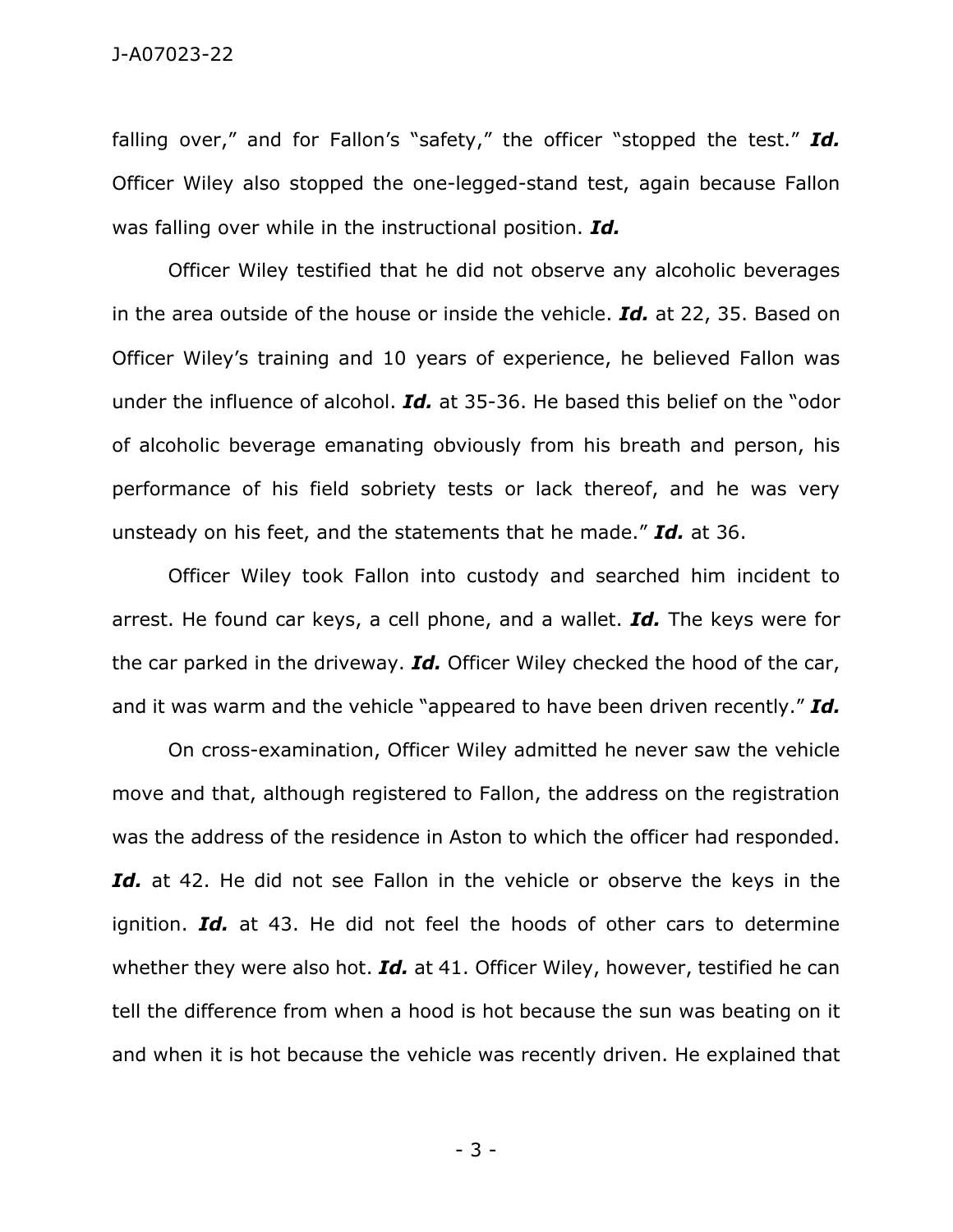he "check[s] near the crack of the hood to feel heat emanating out of the crack of the hood, coming from the engine compartment area." *Id.* at 50.

After Fallon's arrest and booking, officers took him to a hospital where he consented to a blood test. *Id.* at 37. The blood draw occurred at 5:18 p.m.

*Id.* at 104.

An expert in "toxicology and blood recognition of controlled substances and alcohol," Dr. Richard Cohn, testified regarding his forensic toxicology report he prepared regarding the results of the testing of Fallon's blood. *Id.* at 60. Dr. Cohn said the testing showed that Fallon had a blood alcohol concentration of 0.266 percent. *Id.* at 71. He testified that

> the blood alcohol concentration measured corresponds to an absorbed circulating pharmacologically active body burden of alcohol equivalent to approximately 13 alcoholic drinks where one drink equals one fluid once distilled spirits or four fluid ounces of wine or 12 fluid ounces of beer for an individual weighing 155 pounds.

Id. at 72. According to Dr. Cohn, this would indicate Fallon had consumed more than double the six-pack he admitted drinking (assuming the six-pack contained 12-fluid-ounce beers). *Id.* Dr. Cohn testified Fallon would not have been able to safely operate a vehicle. *Id.* at 73.

Fallon and the Commonwealth stipulated that Fallon's "reputation in the community is for being law abiding." *Id.* at 89-90.

The court convicted Fallon of DUI (general impairment) and DUI (highest rate of alcohol). It sentenced him to 30 days to 6 months' imprisonment. Fallon filed a post-sentence motion challenging the sufficiency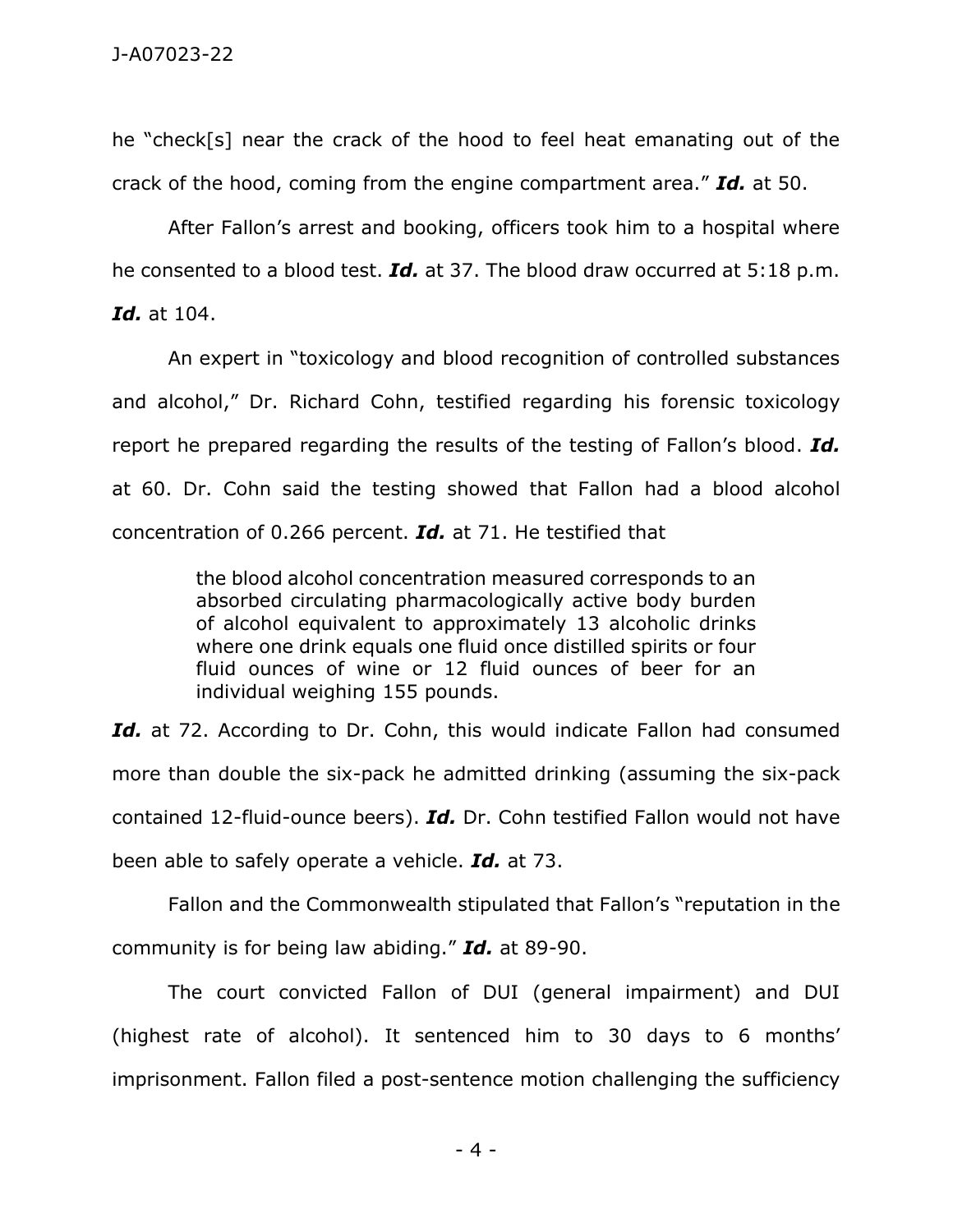and weight of the evidence, which the trial court denied. Fallon timely

appealed.

Fallon raises the following issues:

1. Did the trial court err in finding the Commonwealth presented admissible, competent and sufficient evidence that on June 11, 2020 [Fallon] operated a motor vehicle and at such time of operation [Fallon] was under the influence of alcohol that rendered him unable to safely do so, in violation of 75 Pa. C.S.A. § 3802(A)(1) & (C)[?]

2. Did the trial court err in finding the Commonwealth presented sufficient evidence that on June 11, 2020, [Fallon] (while intoxicated to a level rendering him unable to safely operate a motor vehicle) was in "actual physical control" of the motor vehicle[?]

3. Did the trial court err in finding the verdict was not against the weight of the evidence?

4. Did the trial court err in finding the Commonwealth presented sufficient evidence to enable the court, as trier of fact, to find that every element of every charge alleged against [Fallon] was proven beyond a reasonable doubt?

5. Did the trial court err in finding the Commonwealth presented sufficient evidence that the quality, weight and character of the witnesses [Fallon] presented at trial outweighed the evidence presented by the Commonwealth and present sufficient questions of doubt as to [Fallon's] guilt in this matter[?]

Fallon's Br. at 9.

In the argument section of his brief, Fallon claims the court's reliance on Fallon's admission that he operated the Chevy Colorado and drank a sixpack, absent any other proof of a crime, violated the *corpus delicti* rule. He argues there was no evidence other than his statement that he was near the vehicle, operating it, or sleeping in it; that it was running; or that he was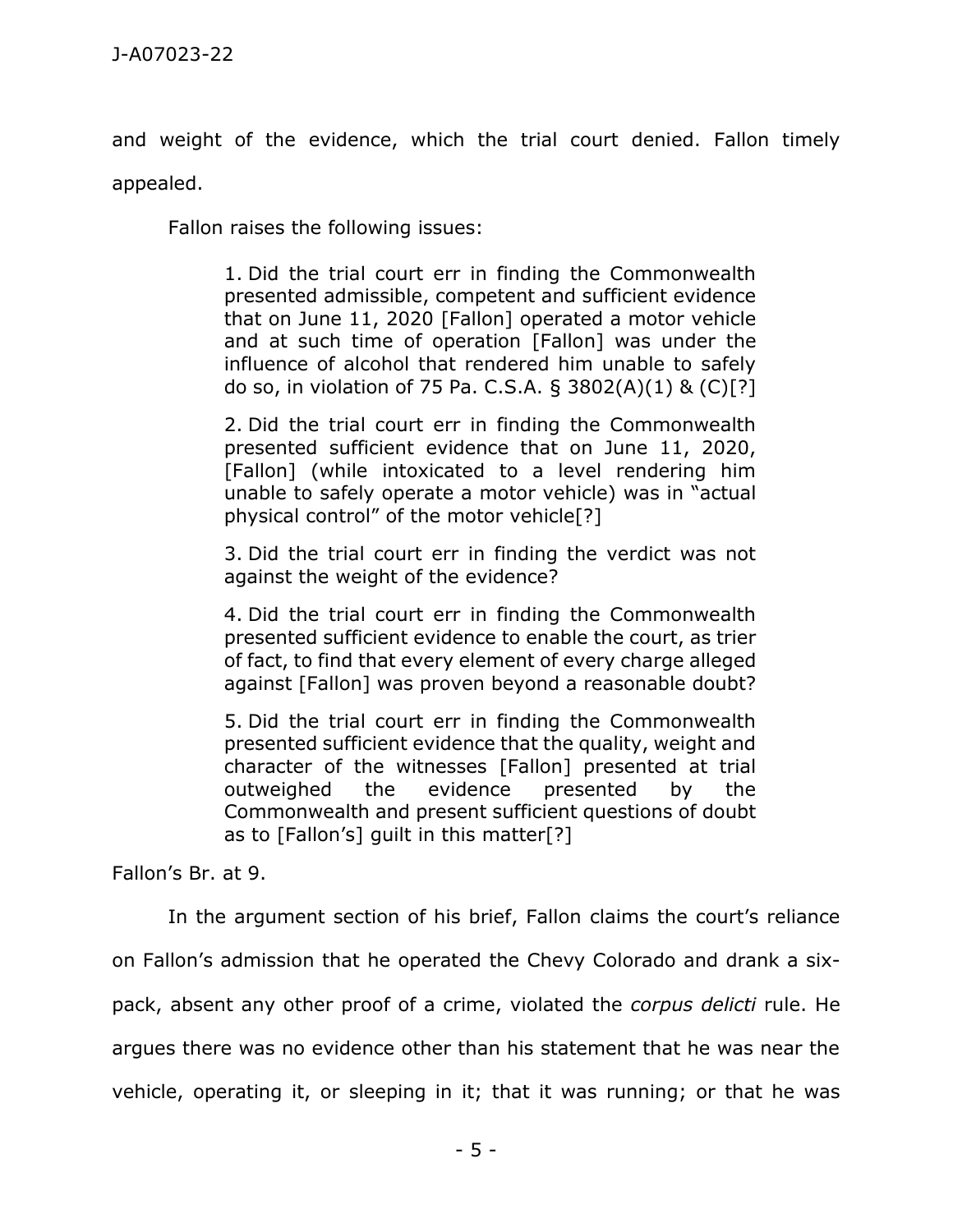walking away from it. Fallon's Br. at 21. Fallon further claims that alleged "[c]hain of custody legal errors preclude the Commonwealth from proving [an] essential element [for DUI (highest rate)] – blood alcohol content." *Id.* at 29-  $30<sup>1</sup>$  Fallon also makes a passing claim that the court "erroneously relie[d] upon inadmissible hearsay warranting reversal[.]" *Id.* at 21.

Fallon has waived these issues. Although at trial Fallon raised the *corpus delecti* rule, objected to the chain of custody, and made hearsay objections, he did not raise them in his Rule 1925(b) statement<sup>1</sup> or appellate brief's

 $1$  Fallon raised the following issues in his Rule 1925(b) statement:

\_\_\_\_\_\_\_\_\_\_\_\_\_\_\_\_\_\_\_\_\_\_\_\_\_\_\_\_\_\_\_\_\_\_\_\_\_\_\_\_\_\_\_\_

1. The [trial court] erred as a matter of law in finding the record possessed sufficient evidence establishing that on the date time in question . . . Fallon operated a motor vehicle and at such time of operation Defendant was under the influence of alcohol that rendered him unable to operate a motor vehicle safely.

2. The [trial court] erred in finding the record possessed sufficient evidence that on the date and specific time in question (while intoxicated to a level rendering him unable to safely operate a motor vehicle) defendant was in "actual physical control" of the motor vehicle.

3. The [trial court] erred as a matter of law in finding the verdict was not against the weight of the evidence.

4. The [trial court] erred when she found that the Commonwealth presented sufficient evidence to enable the court, as trier of fact, to find that every element of every charge alleged against [Fallon] was proven beyond a reasonable doubt.

5. The Court erred in not finding the quality, weight and character of the witnesses [Fallon] presented at trial outweighed the evidence presented by the Commonwealth *(Footnote Continued Next Page)*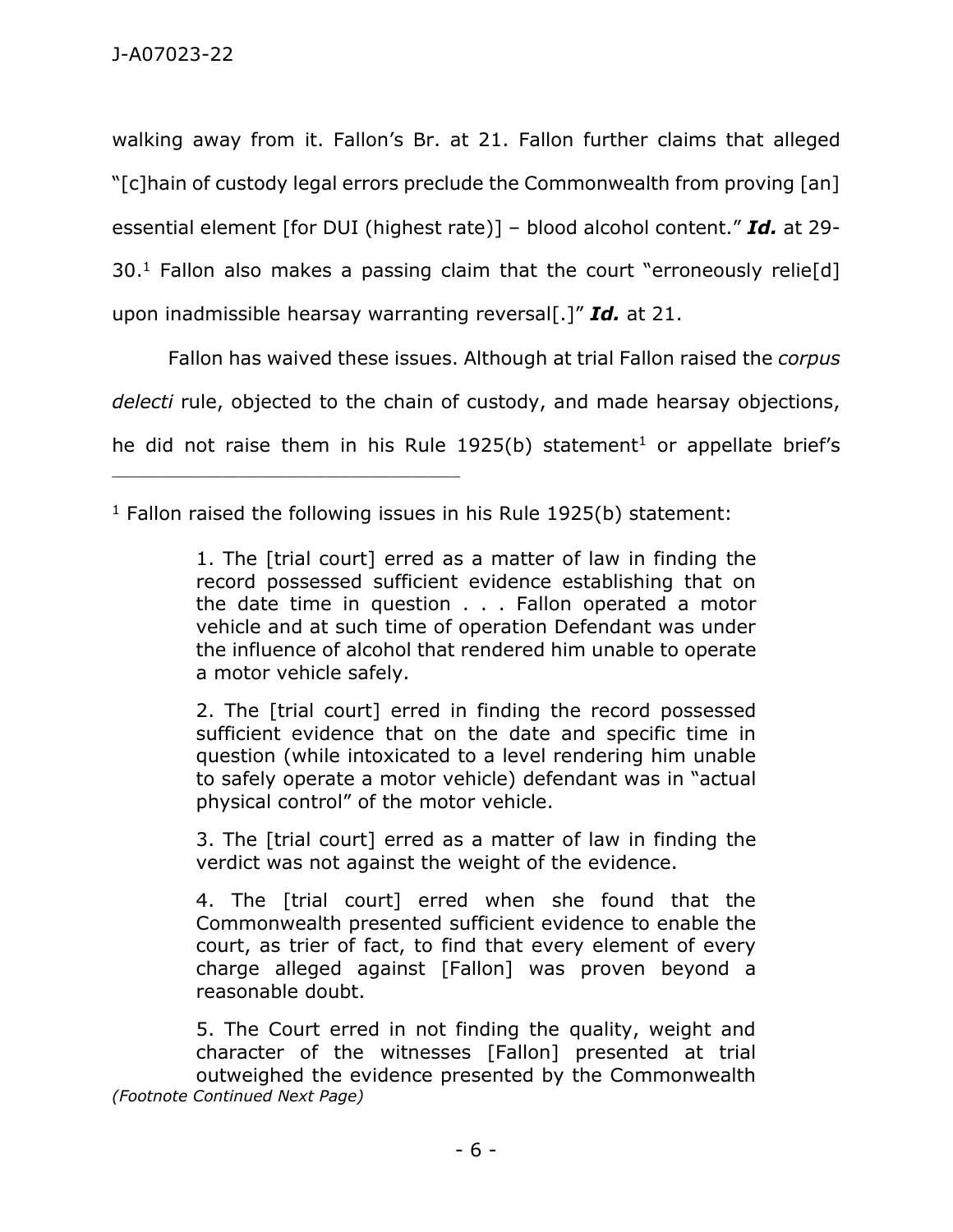statement of questions involved. He therefore waived them. *See* Pa.R.A.P. 1925(b)(4)(vii) ("[i]ssues not included in the Statement and/or not raised in accordance with the provisions of this paragraph  $(b)(4)$  are waived"); Pa.R.A.P. 2116(a) ("[n]o question will be considered unless it is stated in the statement of questions involved or is fairly suggested thereby"); *In re M.Z.T.M.W.*, 163 A.3d 462, 466 (Pa.Super. 2017) (finding an issue waived where not included in the 1925(b) statement and statement of questions involved).

In issues one, two, and four, Fallon challenges the sufficiency of the evidence to support the convictions. He contends the Commonwealth failed to present sufficient evidence that Fallon was in actual physical control of, or operated, a motor vehicle while under the influence of alcohol. He points out that Officer Wiley did not observe Fallon driving the car, know Fallon's physical condition before arriving at the location, or know when Fallon consumed the alcohol. Fallon cites cases which he says show the Superior Court "varies" in its interpretation of "actual physical control." Fallon's Br. at 16. He claims that in "operation and control" cases, the Commonwealth must prove more than a defendant being behind the wheel with the motor running. *Id.* at 18. He claims

\_\_\_\_\_\_\_\_\_\_\_\_\_\_\_\_\_\_\_\_\_\_\_\_\_\_\_\_\_\_\_\_\_\_\_\_\_\_\_\_\_\_\_\_

and present sufficient questions of doubt as to [Fallon's] guilt in this matter.

Fallon's Concise Statement of Matters Complained of on Appeal, filed June 15, 2021, at 1-2.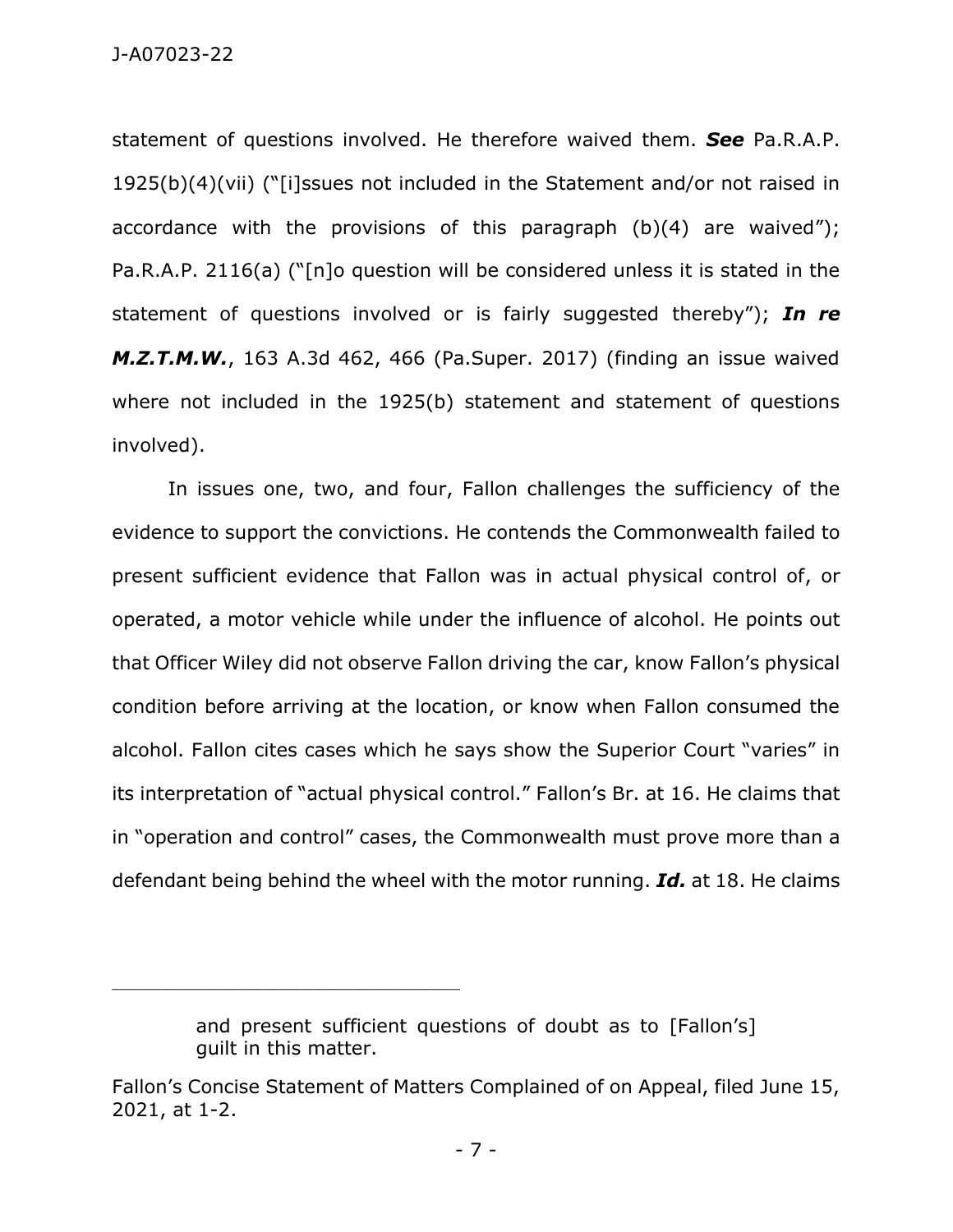that in cases where a defendant has been found to be in "actual physical control" the facts included that the driver was in the car with the car running.

Fallon also argues the Commonwealth did not establish "any temporal connection" between his sitting on the porch and "if or when he both consumed alcohol and operated a motor vehicle." *Id.* at 22. Fallon claims that the fact that the hood was warm does not prove the vehicle was recently driven, noting the officer did not feel other hoods to determine their temperature and there was no testimony regarding the weather on that day.

Fallon further maintains that even if the Commonwealth established that he drove the car sometime prior to arrival, there was no testimony regarding when he drove it. Although the officer testified there were no indicia of alcohol consumption in or near the car, the testimony did not indicate whether the police searched the area to determine whether evidence of alcohol was near the location. He claims the trial court relied on the radio call to determine the time but had previously sustained a hearsay objection to testimony about the contents of call.

When reviewing a challenge to the sufficiency of the evidence, we "must determine whether the evidence admitted at trial, and all reasonable inferences drawn therefrom, when viewed in a light most favorable to the Commonwealth as verdict winner, support the conviction beyond a reasonable doubt." *Commonwealth v. Feliciano*, 67 A.3d 19, 23 (Pa.Super. 2013) (*en banc*) (quoting *Commonwealth v. Stokes*, 38 A.3d 846, 853 (Pa.Super. 2011)). "Where there is sufficient evidence to enable the trier of fact to find

- 8 -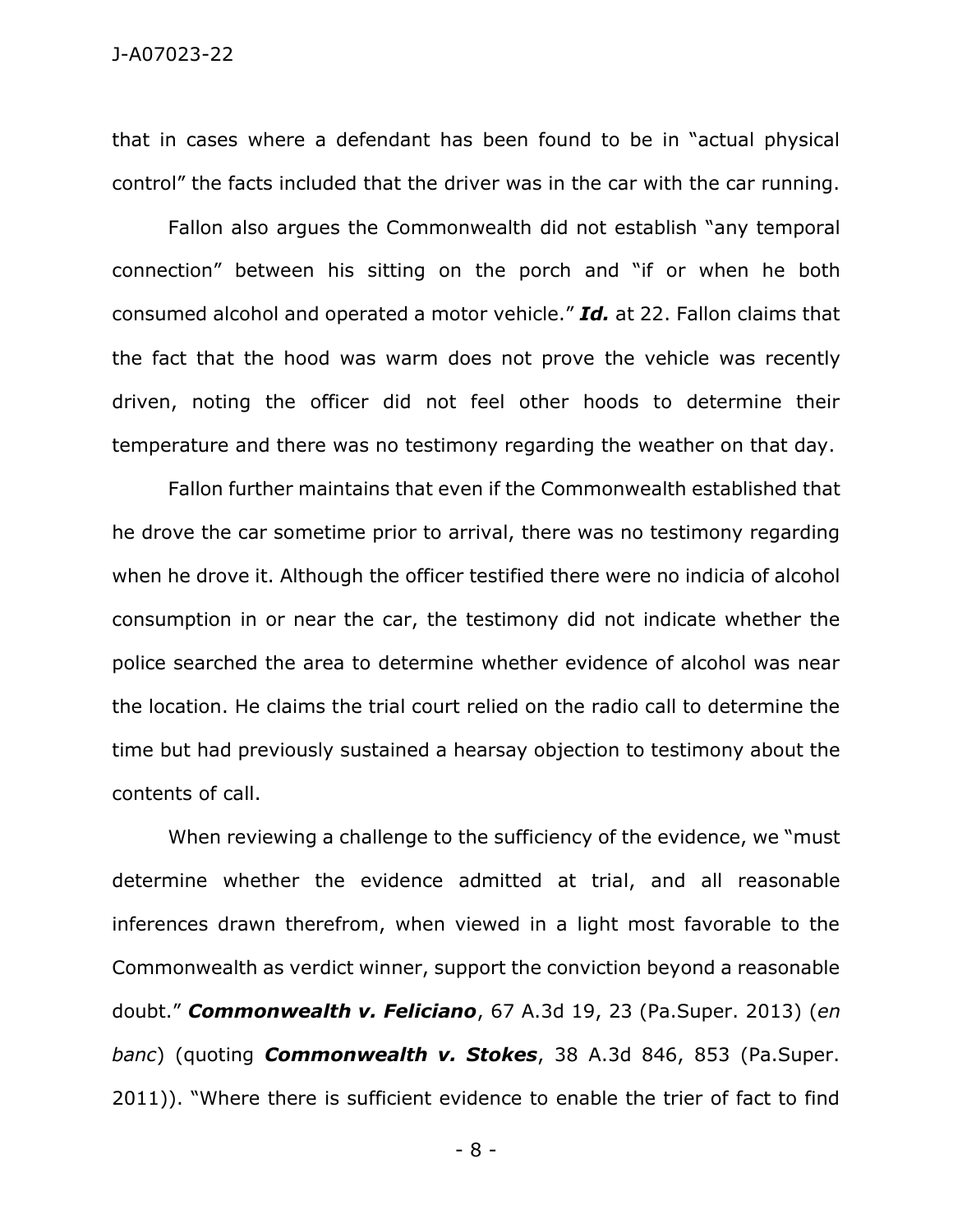every element of the crime has been established beyond a reasonable doubt, the sufficiency of the evidence claim must fail." *Id.* (quoting *Stokes*, 38 A.3d at 853). This standard applies equally where the Commonwealth's evidence is circumstantial. *Commonwealth v. Patterson*, 180 A.3d 1217, 1229 (Pa.Super. 2018).

The DUI-general impairment statute provides that "[a]n individual may not drive, operate or be in actual physical control of the movement of a vehicle after imbibing a sufficient amount of alcohol such that the individual is rendered incapable of safely driving, operating or being in actual physical control of the movement of the vehicle." 75 Pa.C.S.A. § 3802(a)(1).

The statute providing for the crime of DUI highest rate of alcohol states, "An individual may not drive, operate or be in actual physical control of the movement of a vehicle after imbibing a sufficient amount of alcohol such that the alcohol concentration in the individual's blood or breath is 0.16% or higher within two hours after the individual has driven, operated or been in actual physical control of the movement of the vehicle." 75 Pa.C.S.A. § 3802(c).

"The term 'operate' requires evidence of actual physical control of either the machinery of the motor vehicle or the management of the vehicle's movement, but not evidence that the vehicle was in motion." *Commonwealth v. Toland*, 995 A.2d 1242, 1246 (Pa.Super. 2010) (quoting *Commonwealth v. Brotherson*, 888 A.2d 901, 904 (Pa.Super.2005)). "The Commonwealth can establish through wholly circumstantial evidence that a defendant was driving, operating or in actual physical control of a motor

- 9 -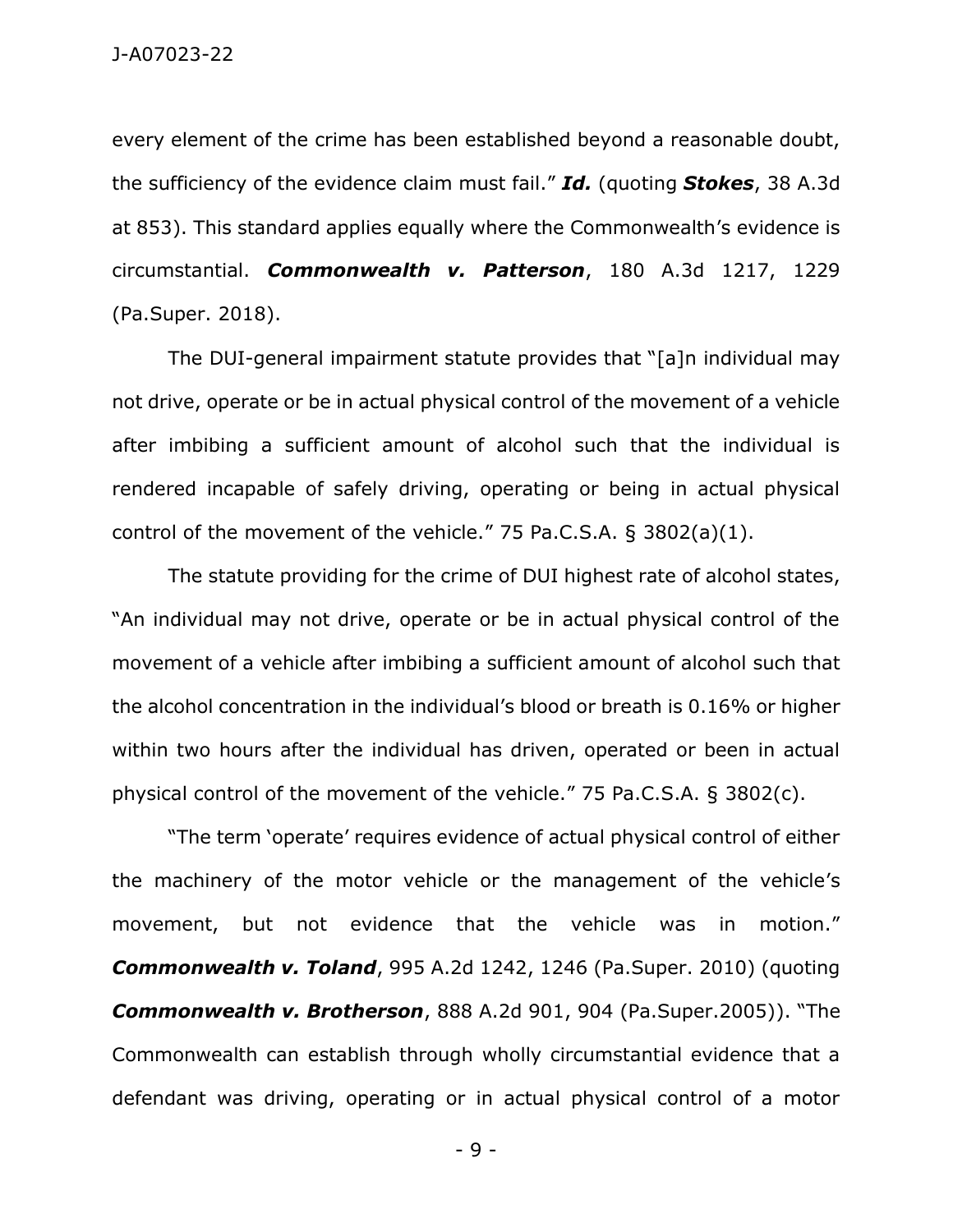vehicle." *Id.* (quoting *Brotherson*, 888 A.2d at 905). Courts review "a combination of the following factors" to determine "whether a person had 'actual physical control' of an automobile: the motor running, the location of the vehicle, and additional evidence showing that the defendant had driven the vehicle." *Id.* (quoting *Brotherson*, 888 A.2d at 904). "A determination of actual physical control of a vehicle is based upon the totality of the circumstances." *Id.* (quoting *Brotherson*, 888 A.2d at 905).

The trial court concluded the Commonwealth presented sufficient evidence to support the convictions:

> A review of the record in this case unequivocally demonstrates the court: 1) considered all the evidence presented at trial, including the testimony of the Commonwealth witness[es] and the exhibits and the stipulation [Fallon] had a reputation for being law abiding; and 2) determined the evidence presented at trial proved beyond a reasonable doubt [Fallon] was guilty of Driving Under the Influence. This court, based on the testimony and evidence presented by the Commonwealth, found the evidence was sufficient to prove each and every element of the offenses beyond a reasonable doubt: Officer Wiley testified [Fallon] admitted to driving the vehicle although he did not specifically observe [Fallon] driving, the hood of the car was warm to the touch, there was a strong odor of alcohol emanating from [Fallon], [Fallon] was unsteady on his feet and his eyes were red, bloodshot, and glassy, and [Fallon] was not able to satisfactorily perform the field sobriety tests. Additionally, this court considered the testimony of Dr. Richard Cohn concerning the toxicology report of [Fallon's] blood analysis and his opinion [Fallon] was unable to operate safely a motor vehicle. This court believed the testimony and evidence and did not find them weak or inconclusive.

This court observed Officer Wiley's demeanor in the courtroom and concluded he demonstrated he is prudent,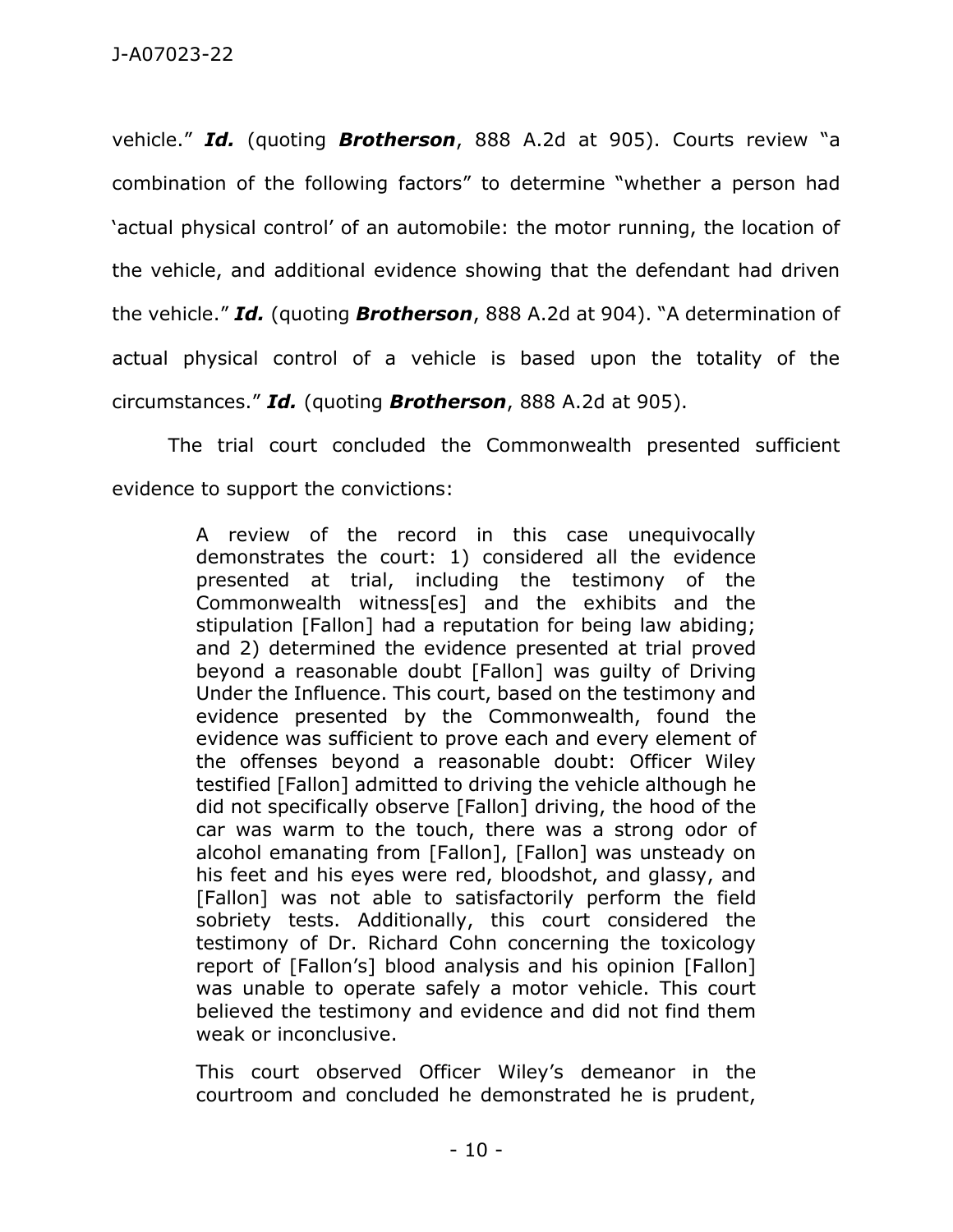reasonable, and cautious in exercising his duties and responsibilities as a police officer and Officer Wiley made a reasonable inference [Fallon's] actions and behavior constituted Driving Under the Influence. This court also considered the recent holding in *Commonwealth v. Dirosa*, 249 A.3d 586 (Pa. Super. 2021)[,] in which the evidence was sufficient to establish defendant "drove, operated or was in actual physical control" of a motor vehicle while intoxicated based upon the totality of the circumstances. Specifically[,] the defendant in *Dirosa*: was discovered in his car parked outside of a Wawa at 2:30 a.m.; had improperly parked over the clearly marked lines of a handicap stall; was passed out and slumped over the steering wheel with the engine running; and upon being awakened stated he drank three shots before leaving home. This court concluded under the totality of circumstances in [Fallon's] case, including all the testimony of Officer Wiley and Dr. Cohn, the evidence was sufficient to establish defendant "drove, operated or was in actual physical control" of a motor vehicle while intoxicated. This court agreed, under the totality of the circumstances and the facts presented at trial, the Commonwealth proved beyond a reasonable doubt all elements of the offenses charged and [Fallon] was quilty.

Trial Court Opinion, filed July 21, 2021, at 14-15.

We agree with the trial court. The Commonwealth presented sufficient evidence to prove that Fallon drove, operated, or was in actual physical control of the vehicle while intoxicated. Fallon was at the Aston residence but lived in another town, Malvern. He admitted having driven to the residence and having consumed a six-pack of beer. When Officer Wiley arrived, the hood of the car still was warm, and he did not observe any alcohol on or near the porch or in the car. The car in the driveway was registered to Fallon and Fallon had the keys. In addition, the residence was not accessible by public transportation. Officer Wiley detected a strong odor of alcohol from Fallon and Fallon was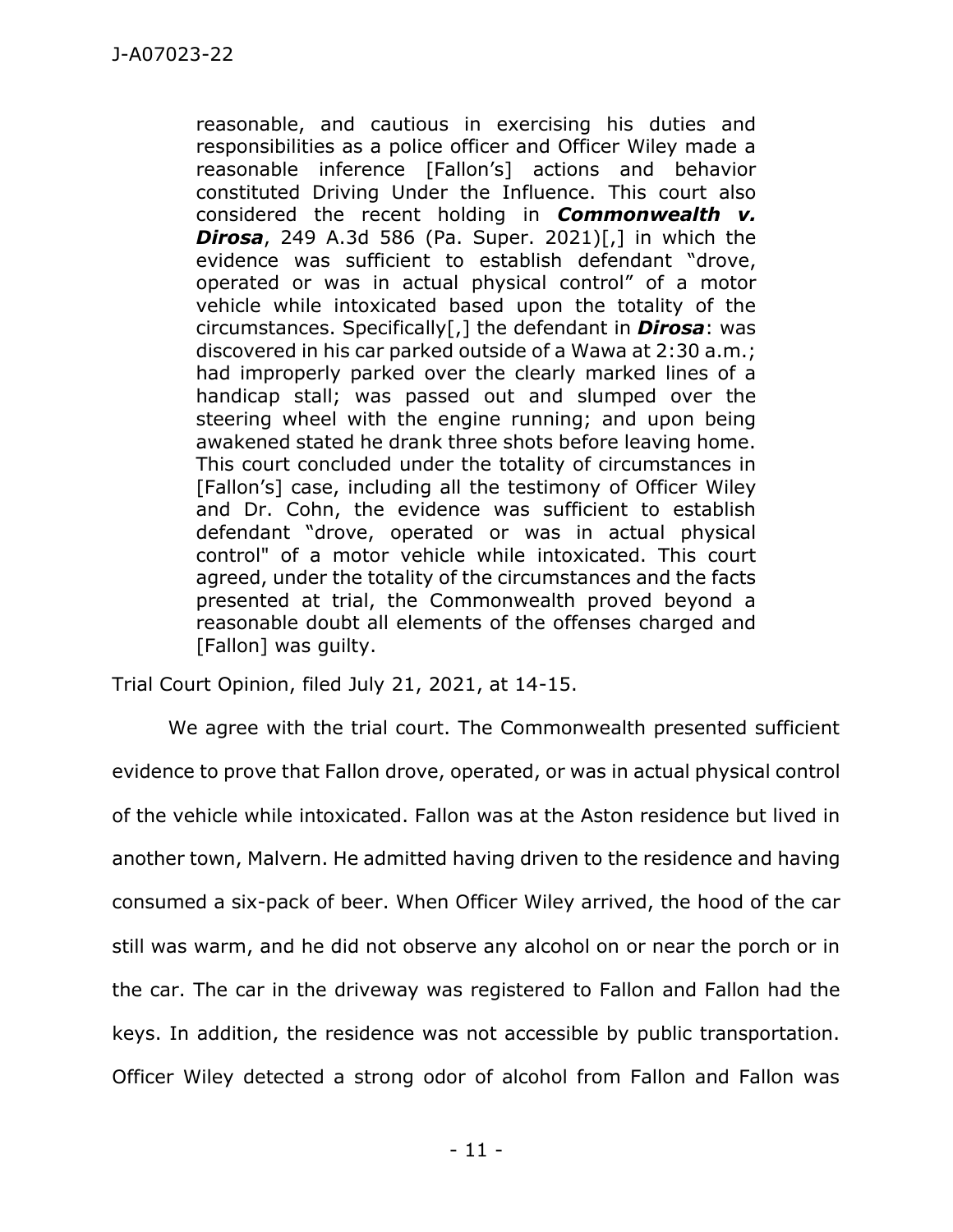unable to complete the field sobriety tests. Further, Dr. Cohn testified that Fallon had a blood alcohol concentration of 0.266, which would indicate he consumed more than a six-pack of beer. Given the totality of the circumstances and reviewing the facts in the light most favorable to the Commonwealth, as verdict-winner, the evidence was sufficient to establish Fallon drove, operated, or was in actual physical control of the vehicle while so intoxicated as to be incapable of safely driving and while having a BAC greater than 0.16.

Fallon cites numerous cases where the defendant was behind the wheel of a parked car or where the keys were in the ignition, and we found actual physical control. He relies on those cases to maintain that the evidence here was inadequate to prove that he was in actual physical control of the vehicle while intoxicated. However, he cites no cases (or any other authority) requiring the Commonwealth to prove such facts to establish a DUI. Rather, courts must consider certain factors, including "additional evidence showing that the defendant had driven the vehicle," and the totality of the circumstances, to determine whether the Commonwealth established the defendant was driving, operating, or in actual physical control of a vehicle while intoxicated. *See Toland*, 995 A.2d at 1246 (quoting *Brotherson*, 888 A.2d at 904). When we consider the requisite factors and the total circumstances involved here, we find the evidence sufficient.

In his third and fifth issues, Fallon challenges the weight of the evidence. He claims the court ignored the absence of factual support and "incredible

- 12 -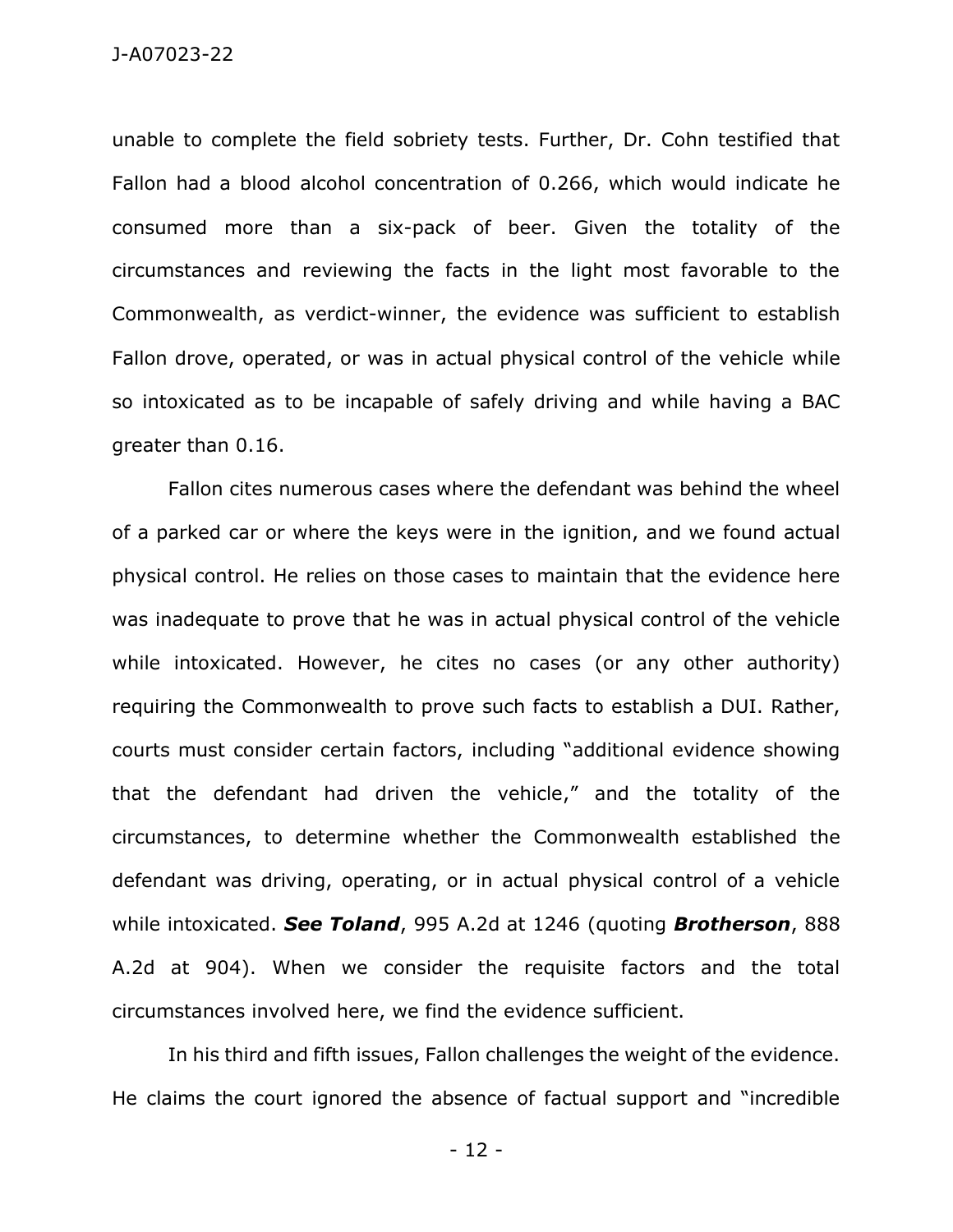nature of Commonwealth witness' factual assertions and testimony." Fallon's Br. at 29. He claims the trial court ignored its evidentiary rulings on inadmissible hearsay,<sup>2</sup> ignored the *corpus delecti* rule, and ignored chain of custody concerns that Fallon claims should have precluded reliance on the blood alcohol content.

We review a trial court's order denying a weight challenge for an abuse of discretion. *Commonwealth v. Clay*, 64 A.3d 1049, 1055 (Pa. 2013). "Because the trial judge has had the opportunity to hear and see the evidence presented, an appellate court will give the gravest consideration to the findings and reasons advanced by the trial judge when reviewing a trial court's determination that the verdict is against the weight of the evidence." *Id.* (citation omitted). A trial court should not grant a new trial on weight grounds "because of a mere conflict in the testimony or because the judge on the same facts would have arrived at a different conclusion." *Id.* (citation omitted). "[T]he role of the trial judge is to determine that 'notwithstanding all the facts, certain facts are so clearly of greater weight that to ignore them or to give them equal weight with all the facts is to deny justice.'" *Id.* (citation omitted). Courts have stated that "a new trial should be awarded when the jury's verdict

\_\_\_\_\_\_\_\_\_\_\_\_\_\_\_\_\_\_\_\_\_\_\_\_\_\_\_\_\_\_\_\_\_\_\_\_\_\_\_\_\_\_\_\_

<sup>&</sup>lt;sup>2</sup> The Commonwealth attempted to admit Fallon's daughter's statements as an excited utterance. The officer testified that Fallon's daughter stated "she heard banging at the door. She answered the door and Mr. Fallon was standing there with a pistol in his hand, a firearm." N.T. at 32. The court ruled this was not an excited utterance and was inadmissible. The Commonwealth wanted to admit more of her statement, which it believed would have helped with the timeline, but the court sustained the objection.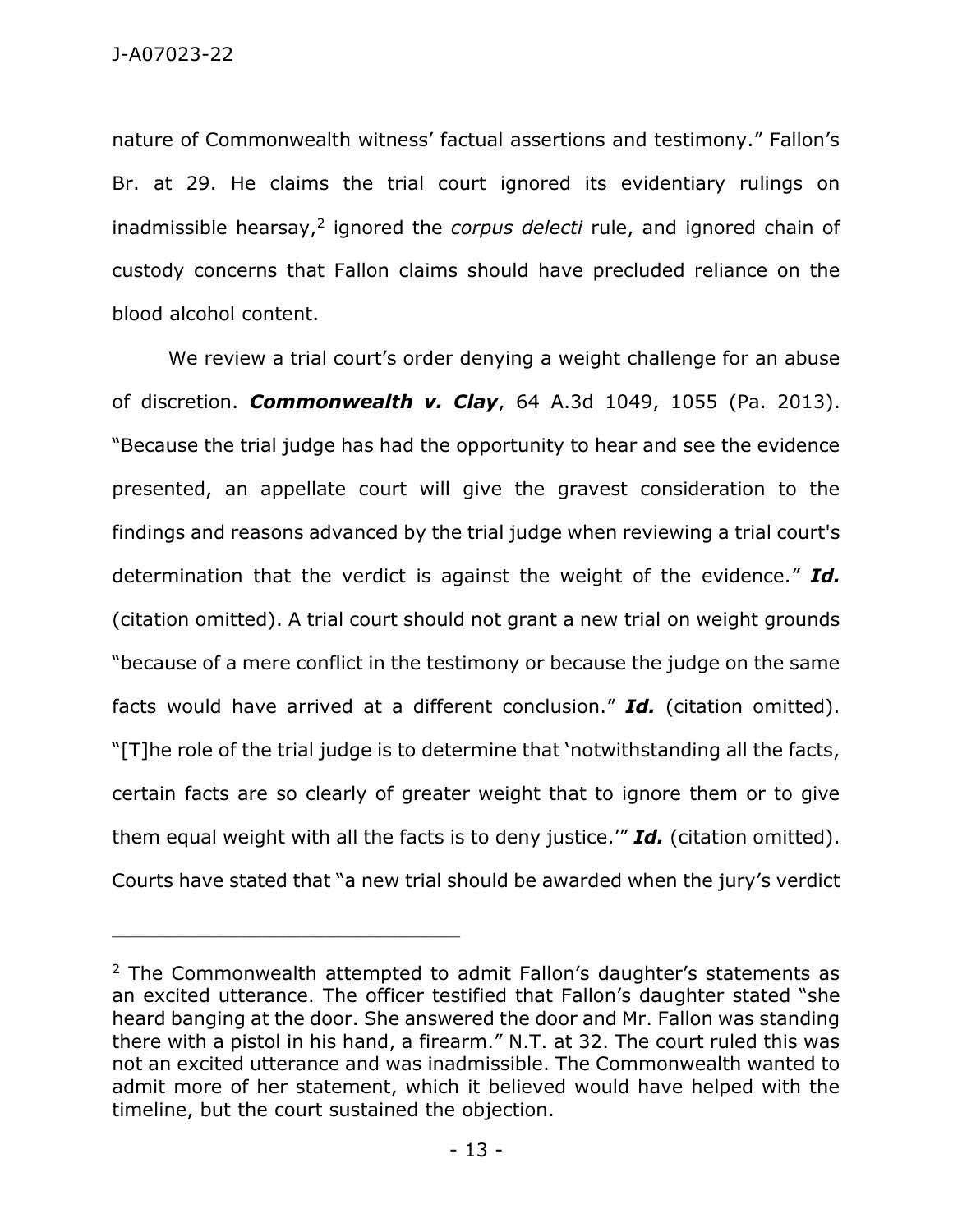is so contrary to the evidence as to shock one's sense of justice and the award

of a new trial is imperative so that right may be given another opportunity to

prevail." *Id.* (citation omitted).

The trial court concluded the verdict was not against the weight of the

evidence:

This court did not abuse discretion in finding [Fallon] guilty and when it denied [Fallon's] post sentence motion challenging the weight of the evidence. This court as the trier of fact listened to all the evidence and testimony of the witnesses in the case. This court believed the evidence outlined in the Commonwealth's case, both direct and circumstantial, supported the guilty verdict. The testimony of the law enforcement officer and expert witness, including [Fallon's] statements admitting to driving the car and consuming a six-pack, [Fallon] being in possession of the keys, the hood of the car warm to the touch, Officer Wiley's observations [Fallon] was unsteady on his feet and his eyes were red, blood shot, and glassy, and [Fallon's] Blood Alcohol Content obtained within two hours of the police arriving at the location, established beyond a reasonable doubt [Fallon] had driven the vehicle and at the time he operated the motor vehicle, he was unable to operate it safely, and he was guilty of Driving Under the Influence. The court also considered the stipulation concerning [Fallon's] reputation for being a law-abiding citizen and concluded this evidence did not outweigh the evidence presented by the Commonwealth. This court assessed the witnesses who testified at trial and observed the evidence presented and was not persuaded by [Fallon's] arguments concerning the weight of the evidence. Specifically[,] the quality, weight, and character of the witnesses [Fallon] presented, consisting of the stipulation concerning [Fallon's] reputation for being law abiding, which is compelling but in this court's opinion did not outweigh the strength of the combination of facts presented by the Commonwealth. This court concluded it weighed the facts fairly, and the guilty verdict is supported by the record. The verdict is not shocking to one's sense of justice. The record shows this court exercised reasonable and sound judgment, properly applied the law, and did not